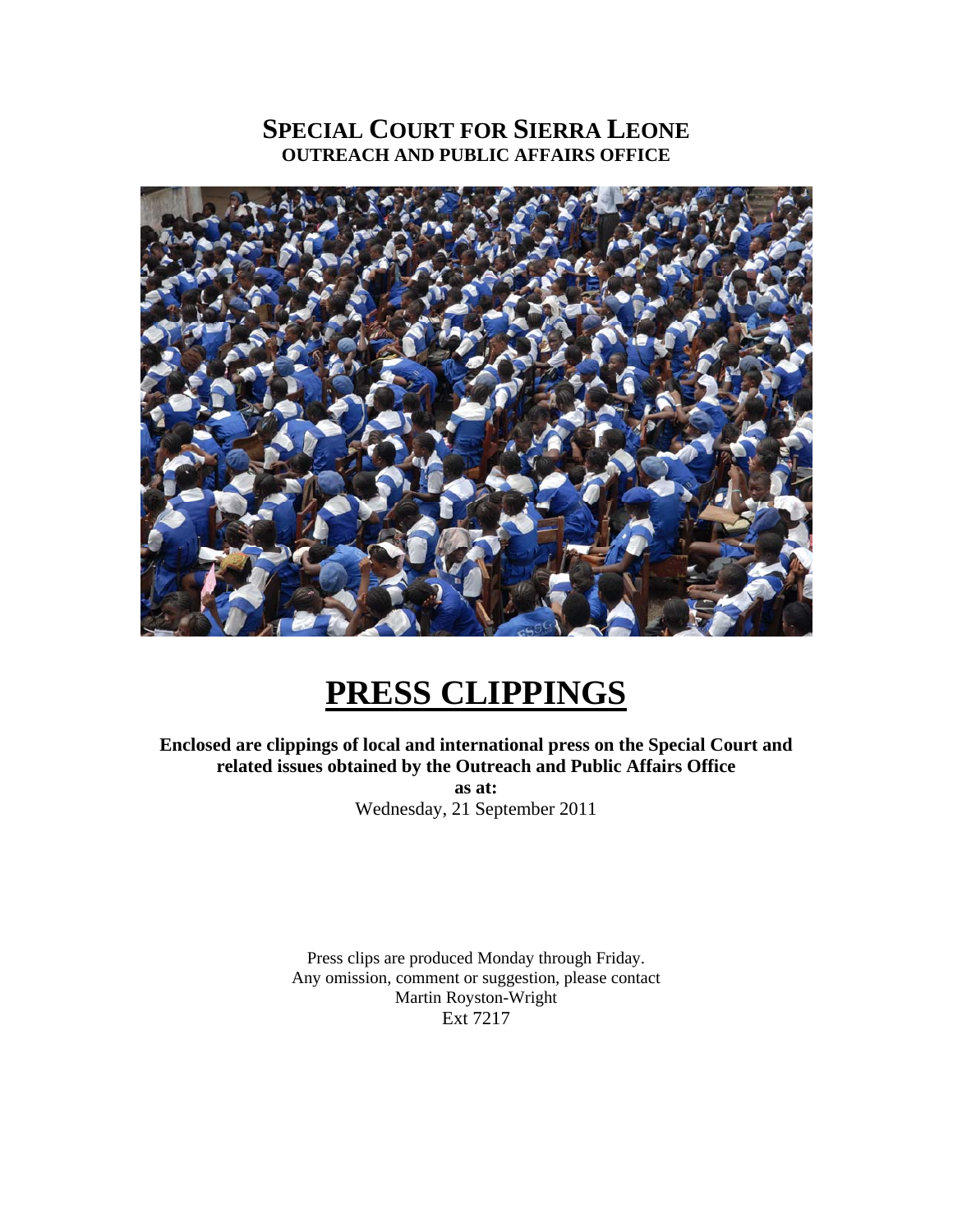| <b>International News</b>                                                                |             |
|------------------------------------------------------------------------------------------|-------------|
| Once Upon a Time in West Africa: Second Chance Africa, Part I / Africa.Com               | Page 3      |
| UN Reinforces Troops Ahead of Polls in Liberia / The Daily Nation                        | Page 4      |
| Judge Convenes STL Trial Chamber / The Daily Star                                        | Page 5      |
| Lebanon's Leaders Recognize Need to Fund STL / The Daily Star                            | Pages 6-7   |
| Mikati heads to NY with no deal on STL funding / The Daily Star                          | Pages 8-9   |
| STL Says Legal Aid Available for Suspects if Needed / The Daily Star                     | Page 10     |
| Face-off at ICC as Ocampo Picks New Team / Kenya Broadcasting Corporation                | Page 11     |
| Rwanda: Mother and Son Genocidaires / Pambazuka News                                     | Pages 12-14 |
| Gacaca Judge Denies Ngirabatware Participation in Genocide / Hirondelle News Agency      | Page 15     |
| Closing Arguments in Youth Minister Trial Scheduled for October / Hirondelle News Agency | Page 16     |
| Rwanda: Jallow Reappointed ICTR Prosecutor / The New Times                               | Page 17     |
| UN War Crimes Tribunal Jails Kosovo Witness Who Refused to Testify / United Nations News | Page 18     |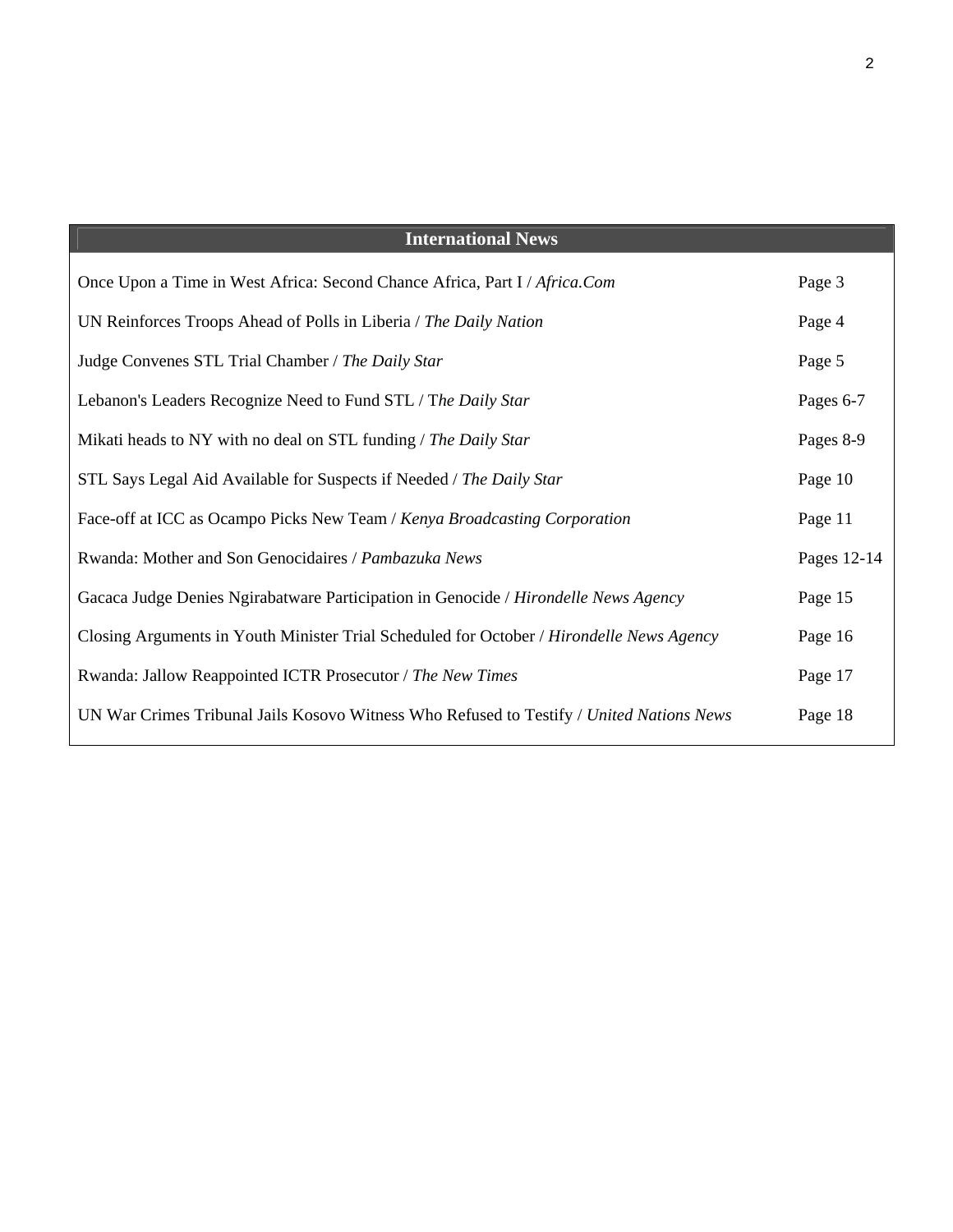Africa.Com Friday, 16 September 2011

### **Once Upon a Time in West Africa: Second Chance Africa, Part I**

By Arielle Sklar, Independent Communications Specialist

She sharply grabbed my wrists. "Please, help me," she hissed. No one in the crowded New York City Au Bon Pain seemed ruffled by our intense conversation. Jana, a trauma therapist was sharing her experience working with former child soldiers in Liberia. Her plea for help was a reiteration of the voices that clawed at her while working at her nonprofit counseling clinic called Second Chance Africa.

When I decided to go to Liberia, my only references were National Geographic and names on a map. Since then, the story of this country has unfolded before me in stilted, unexpected ways.

There are no books exclusively on Liberia in Barnes & Noble or the local library. Static interviews from expats living in Liberia became the best resources for historic and cultural anecdotes.

I heard snippets like "Liberia has the largest U.N. presence;" "the U.N. is keeping the peace;" "the U.N. officials don't do anything;" "Liberia is the closest thing the United States has to a colony;" "Liberia is where the American Colonization Society sent all the freed slaves in 1822;" "when slaves arrived they continued the cycle by making the indigenous people their slaves;" "there are no traffic lights;" "the Chinese are invading;" "there is no electricity;" "there are great sushi restaurants," and "Liberia is famous for its child soldiers."

Child what? According to the Human Rights Watch, thousands of children have been recruited to fight for the main rebel forces, Charles Taylor's National Patriotic Front of Liberia.

The psychological consequences of war on adult soldiers are crippling. Rehabilitating a child exposed to the ravages of violence must be a lost cause, or at least I thought.

The goal of Second Chance Africa says otherwise. The civil war ended in 2003. The child soldiers are now young adults. There are serious and vast security risks for calling them a "lost generation." Violence has been woven into the future. If the youngest war victims do not receive proper detoxification, both mentally and physically can there be hope for a peaceful Liberia? A formidable Africa? A collaborative and productive global community?

Naiveté about the Liberian plight is not for lack of trying. Even news junkies rarely receive information about the West African melting pot. Second Chance Africa needs an educated public to see psychological services as fundamental to peace building. Donors need a sensitive translator to turn them on to a cause too often left in the dark.

I hold my breath while pressing the submit button on the Delta flight to Monrovia and reassure myself that advocating without due diligence could be lethal to the operation.

The 11-day visit is a necessary step to strategize how to gain attention for multicultural psychological services and make counselling a priority on par with shelter, schooling, and traditional medicine. Exhale.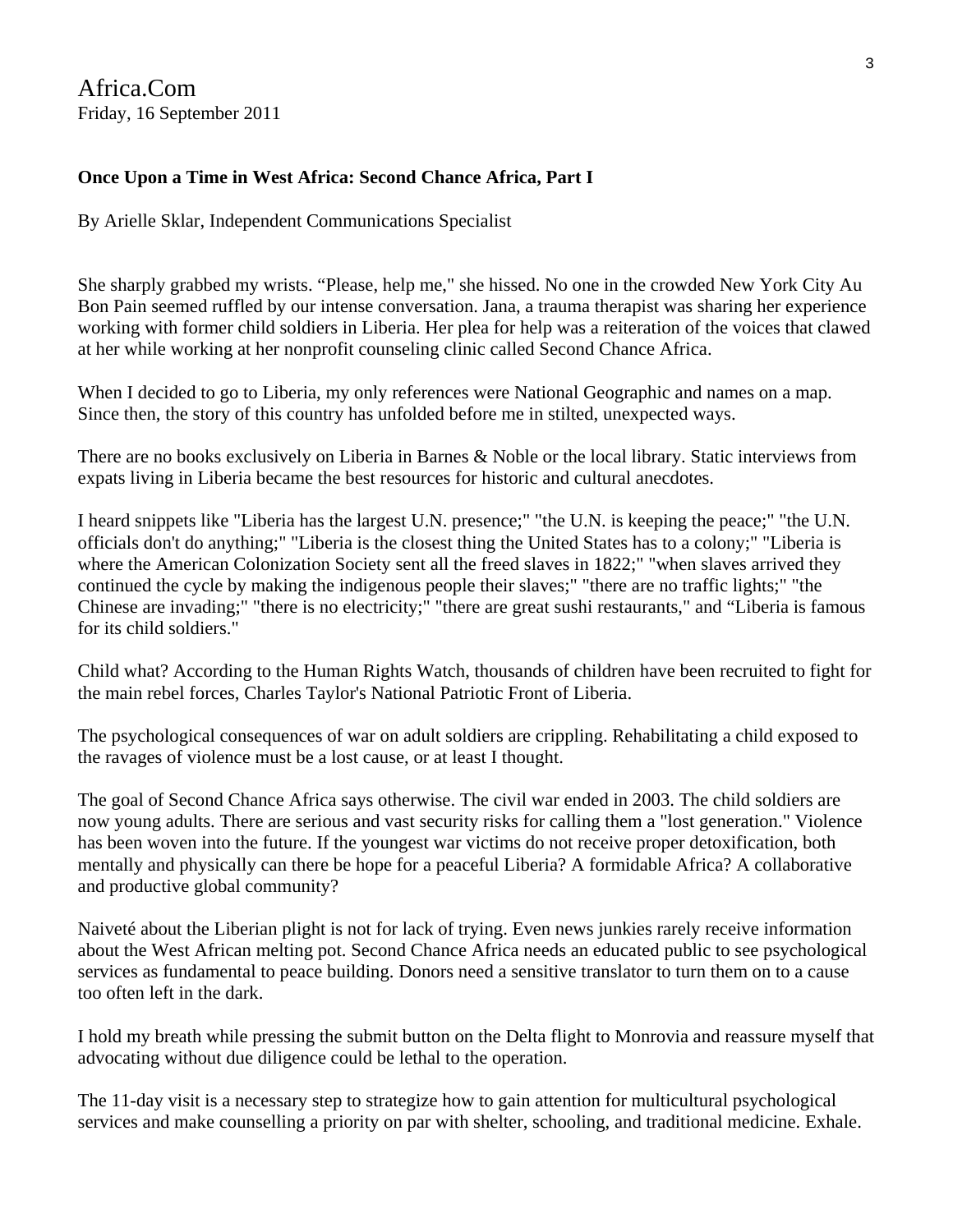#### The Daily Nation (Kenya) Tuesday, 20 September 2011

### **UN reinforces troops ahead of polls in Liberia**

#### By TAMBA MATTHEW NATION Correspondent in Dakar

The UN says it will need more of its peacekeepers from neighbouring Cote d' Ivoire to beef up security ahead of the October polls in Liberia.

"This is especially important given the tendency for elections in post-conflict countries to lead to violence," Ms Ellen Margarethe Loj said.

A UN statement at the weekend quoted Madam Loj, its special representative in Liberia as saying in New York as the security situation grows tense in the post war country. (READ: Liberia kicks off campaigns ahead of polls)

Last year, the UN undertook a similar action to reinforce its peacekeepers in Cote d'Ivoire from its contingency in Liberia in order to quell down a post electoral violence that left hundreds dead.

Even though Madam Loj did not say how many troops would be called in, they would join several battalions of their counterparts stationed in Liberia since nearly a decade.

Liberia for its part is deploying a special police force throughout the country to forestall violence during and after the high-profile polls next month.

Tension has been rising since a few weeks now between the opposition coalition parties and the ruling Unity Party-led government of Ellen Johnson Sirleaf over accusations of fraud and the use of force by the national security.

Police checkpoints are being mounted in the capital, Monrovia and in several major towns at night while the headquarters of the nearly two dozen presidential candidates are being protected by heavily armed national security agents.

Compounding this situation is the continued influx of armed Liberian and Ivorian gangs since several months now.

Many of them have been arrested and awaiting trial in Liberia while the security has discovered and impounded a large cache of assorted arms and ammunition brought in from Cote d'Ivoire.

Next month's elections will be second since the end of the civil war in 2003 that witnessed the arrest, detention and trial of Charles Taylor, the former warlord and head of state.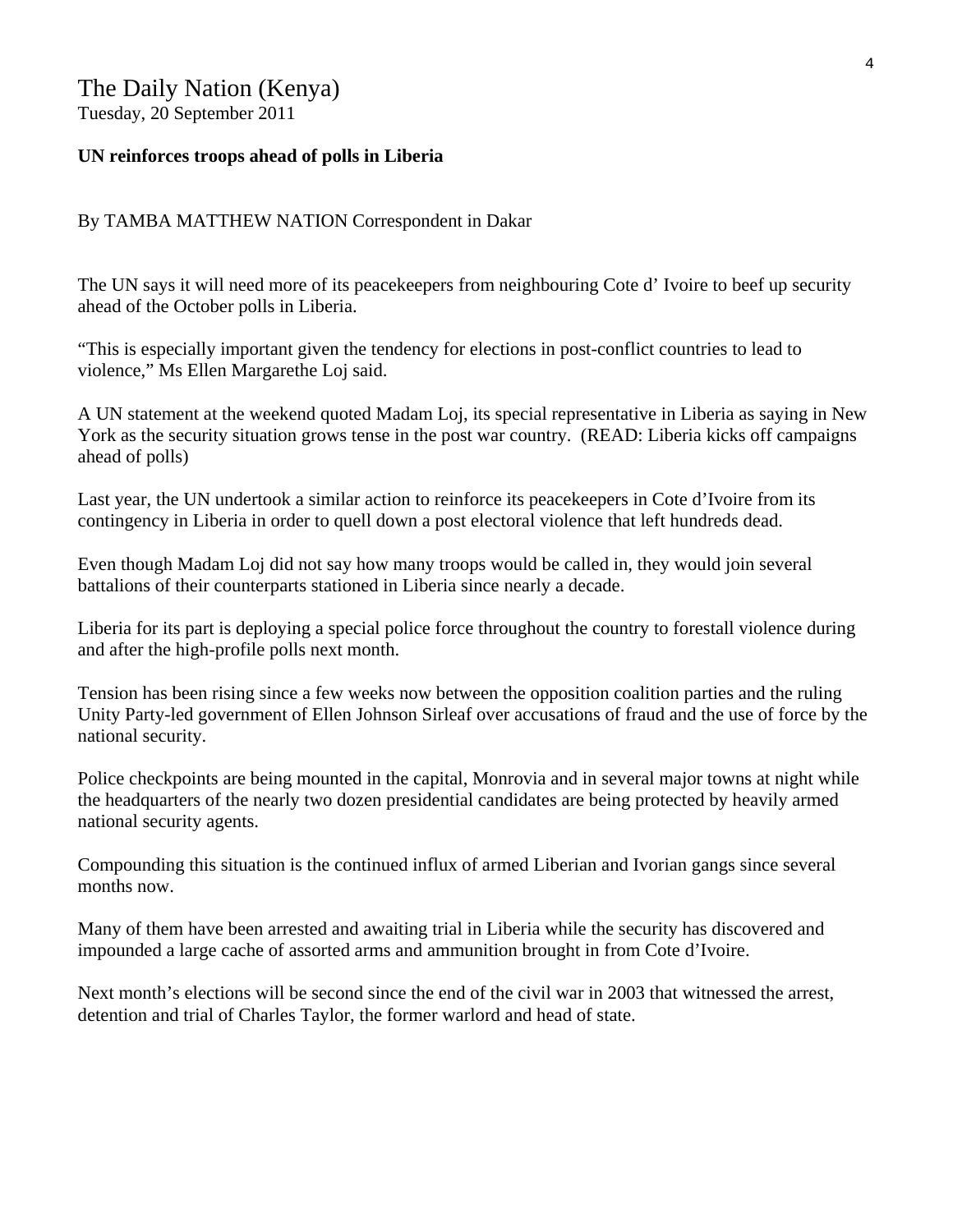### **Judge convenes STL Trial Chamber**

BEIRUT: The president of the Special Tribunal for Lebanon, Judge Antonio Cassesse, Thursday issued an order convening the Trial Chamber for the first time.

The U.N.-backed court in June indicted four Hezbollah members in the 2005 assassination of former Prime Minister Rafik Hariri and 22 others.

No progress has yet been made in efforts to arrest the suspects – Salim Jamil Ayyash, Mustafa Amine Badreddine, Hussein Hassan Oneissi and Assad Hassan Sabra. It is not known whether or not they remain in Lebanon.

The Trial Chamber, a statement from the STL said, will decide whether or not to hold the trial in absentia. It may also meet before the trial starts, the timing of which will be decided by the court, to discuss various matters, such as holding an initial appearance with any of the accused, if one is in custody, and to rule on preliminary motions.

The judges of the Trial Chamber are Judge Robert Roth of Switzerland, the Presiding Judge of the Chamber; Judge Micheline Braidi of Lebanon and Judge David Re of Australia. Judge Janet Nosworthy of Jamaica and Judge Walid Akoum of Lebanon are both alternate judges.

Alternate judges are present at each stage of the proceedings and may pose questions during hearings, but do not vote during deliberations.

They can replace Judges of the Trial Chamber if the voting judges are unable to continue sitting.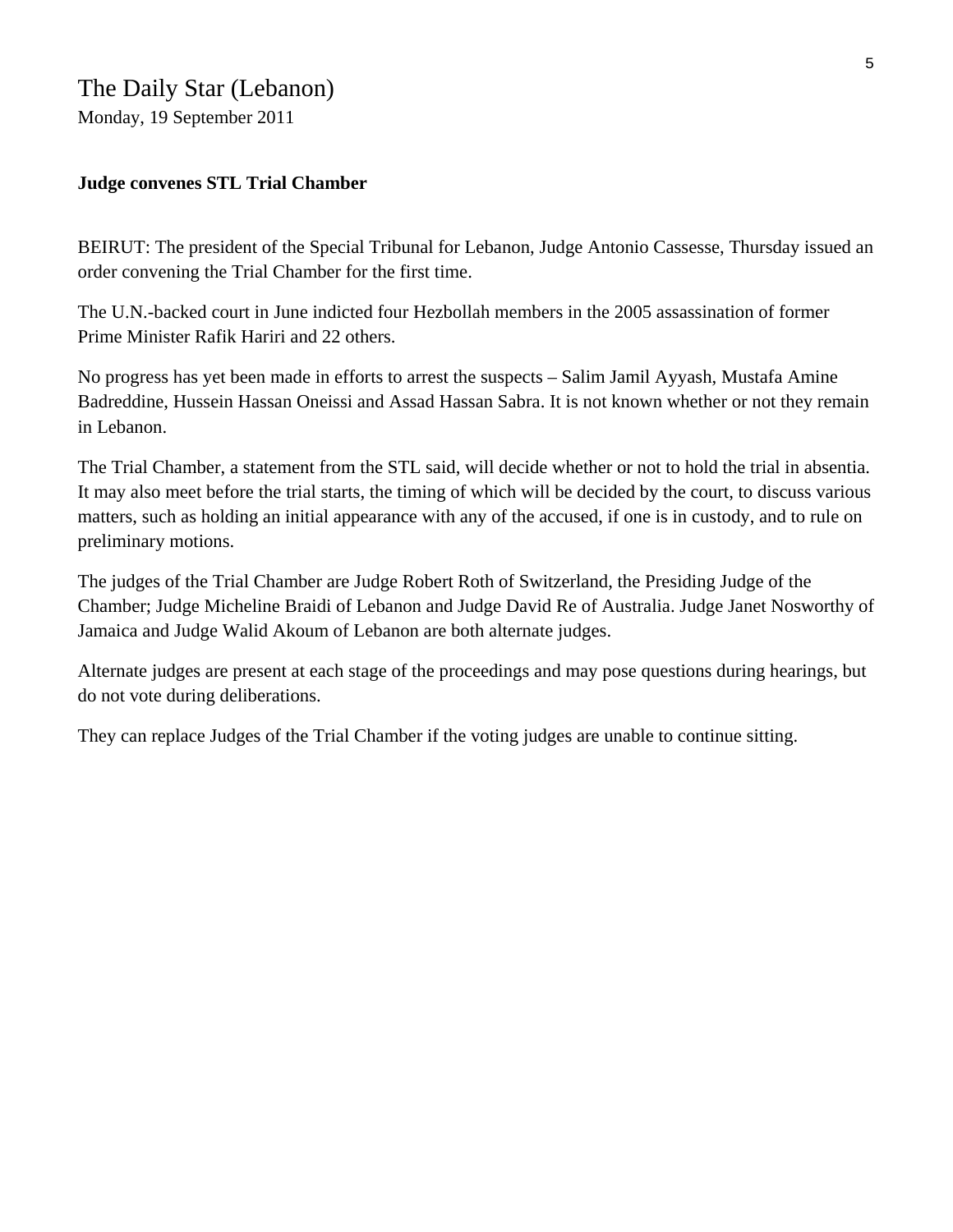The Daily Star Friday, 16 September 2011

### **Lebanon's leaders recognize need to fund STL**



BEIRUT: Lebanon's top three leaders recognize that they must continue funding the Special Tribunal for Lebanon to avoid facing sanctions that would hurt the country's banking sector, An-Nahar reported Friday.

Parliament Speaker Nabih Berri, President Michel Sleiman, and Prime Minister Najib Mikati have all been warned by international figures of the risks of halting the country's 49 percent share of the funding for the tribunal investigating the 2005 assassination of former Prime Minister Rafik Hariri.

"Officials privately recognize the need to fund the tribunal after they were clearly told by certain international elements that Lebanon would face sanctions that might hurt its banking sector if any delay in funding occurs," the paper said.

This understanding cuts across the political spectrum, with even Hezbollah, which has publicly strongly rejected the tribunal which indicted four of its members in June this year, aware of the danger posed to Lebanon if the government decided to halt the funding, the newspaper reported.

Lebanon's banking sector is vital to its economy, as one of the strongest in the region and the most successful industry in the country.

Although the international community has urged Lebanon to preserve its commitment to U.N. Resolution 1757, which established the tribunal and lays out the requirement that Lebanon pay the 49 percent share, it has never publicly warned of any possible sanctions.

Earlier this month the prime minister said that funding the tribunal was in the interests of the country, and that the government would continue to pay the country's share of the tribunal's budget so long as it was.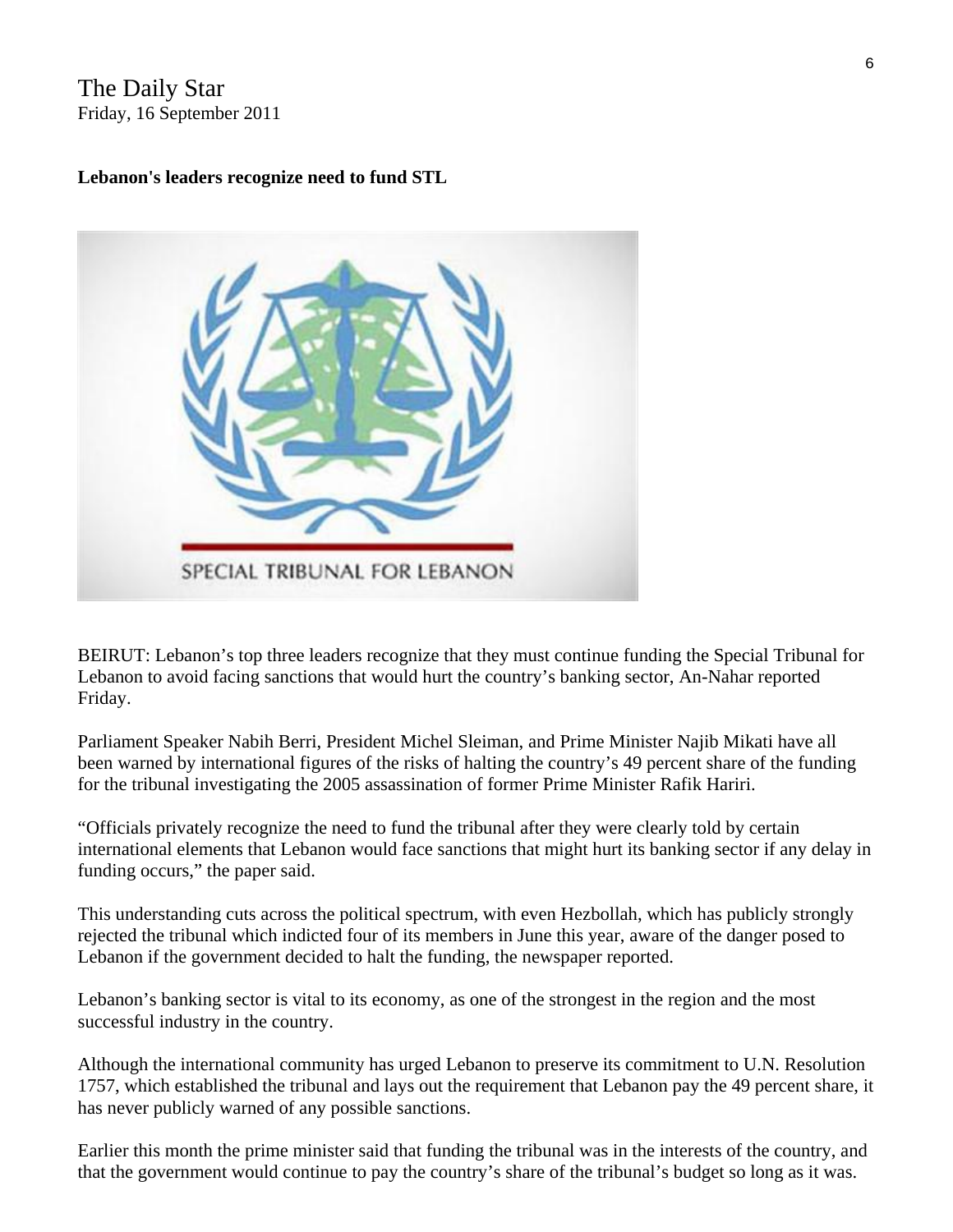Sources told An-Nahar that funding for the tribunal would come from a loan from the treasury, transferred to the Ministry of Foreign Affairs.

Official spokesman Martin Youssef told An-Nahar in comments published Friday that the country still owes 70 percent of its share of the tribunal's funding for 2011.

"We are confident of Prime Minister Najib Mikati's promises. It is true that there are other countries participating in the funding, but that doesn't mean that we are not waiting for Lebanon's share," Youssef said.

Meanwhile, March 14 sources told local newspaper Al-Joumhouria in comments published Friday that the funding did not a require a government decree and that it was therefore not in a hurry to pass a proposal in Parliament to protect the funds.

"The international tribunal, Lebanon's commitment and what comes with it from financial commitments were issued by an international law in the Security Council under Chapter 7. Therefore, the commitment overrides any domestic law," sources told Al Joumhouria.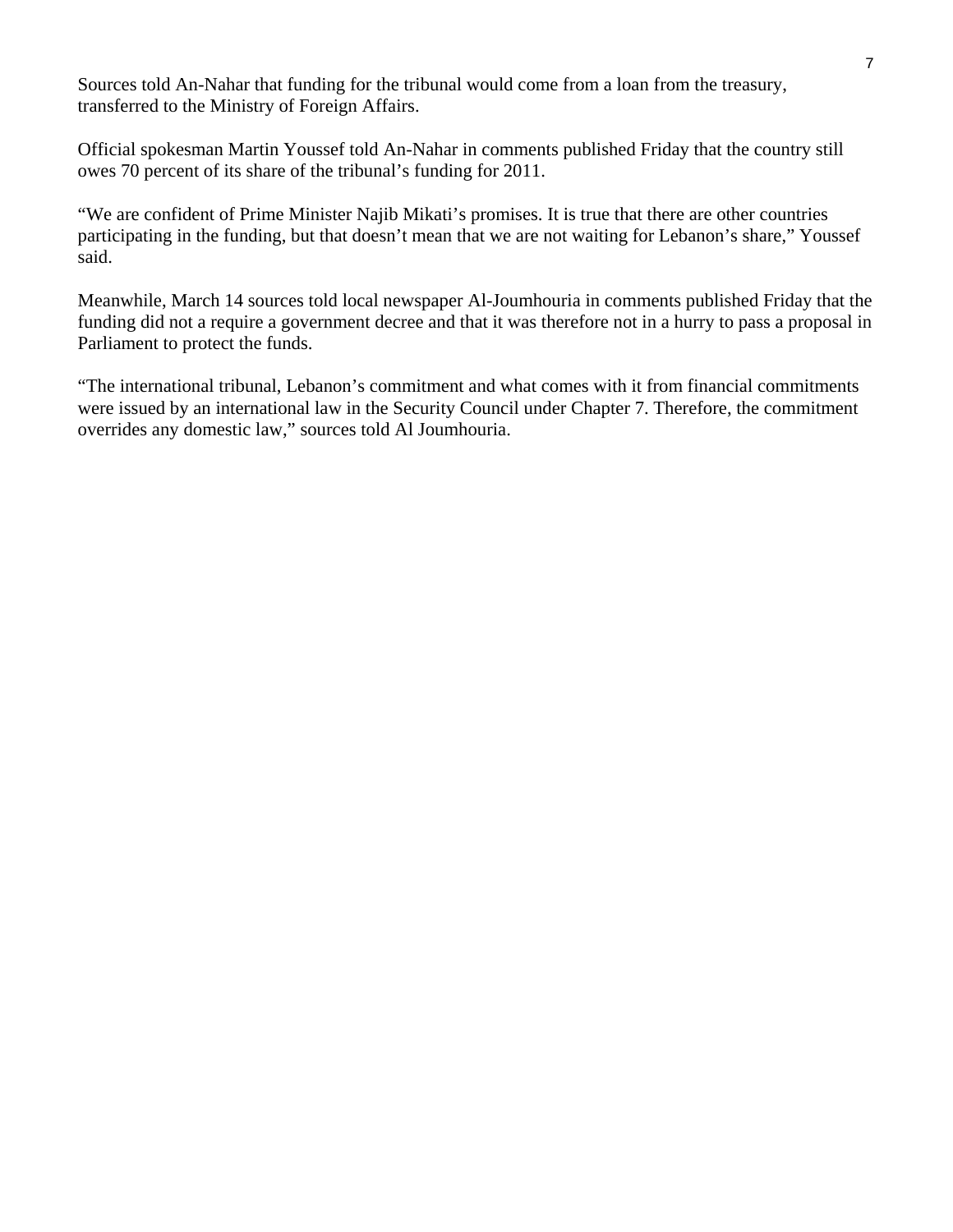### **Mikati heads to NY with no deal on STL funding**

By Patrick Galey

BEIRUT: Prime Minister Najib Mikati will head to New York this weekend without Cabinet agreement on Lebanon's share of funding for the United Nations-backed court probing the assassination of statesman Rafik Hariri, a political source said Monday.

This week's two Cabinet meetings will avoid the divisive issue, meaning Mikati will travel Saturday to the U.N. Security Council with Lebanon still undecided on when it will pay its dues to the Special Tribunal for Lebanon, a source familiar with negotiations told The Daily Star.

It added that "under the table" talks were however ongoing, with Lebanon obliged under U.N. Security Council Resolution 1757 to pay over \$30 million of court-running costs – something it has failed to do in 2011.

"The Lebanese government is committed to implementing international resolutions especially those related to the funding of the STL," the source said.

A spokesperson for the court said it had repeatedly asked Beirut for its share this year.

"Our position has not changed on this issue. Lebanon is obliged to contribute 49 per cent of the STL expenditure. It has not yet done so for 2011," spokesperson Marten Youssef said. "We have reminded the Lebanese government several times and we trust they will fulfill their promises."

Youssef added that the court had been surviving off handouts from other countries and said that Lebanon's tardiness in financial support had not affected the running of The Hague-based tribunal.

"In the absence of Lebanon's contribution we have been relying on the voluntary contributions of other countries. We continue to work in the most efficient way possible with or without Lebanon's contributions," he said.

The issue of STL funding has divided political circles, with those in favor of the court insisting Lebanon would be reneging on an international agreement if it refused to come up with the cash. Hezbollah, the tribunal's most strident opponent, has called for a boycott of what it calls "an Israeli project."

The Cabinet's policy statement, while pledging to honor international commitments, stopped short of explicitly promising to continue supporting the STL.

Mikati is set to meet at the Security Council – where Lebanon holds the presidency throughout September – with U.N. Secretary General Ban Ki-moon. Although the prime minister is expected to voice Lebanon's support for the STL, it now appears that he will be unable announce any concrete funding commitment.

State Prosecutor Saeed Mirza submitted Monday the judiciary's first monthly report on the progress of the hunt for the four suspects named by the Special Tribunal for Lebanon.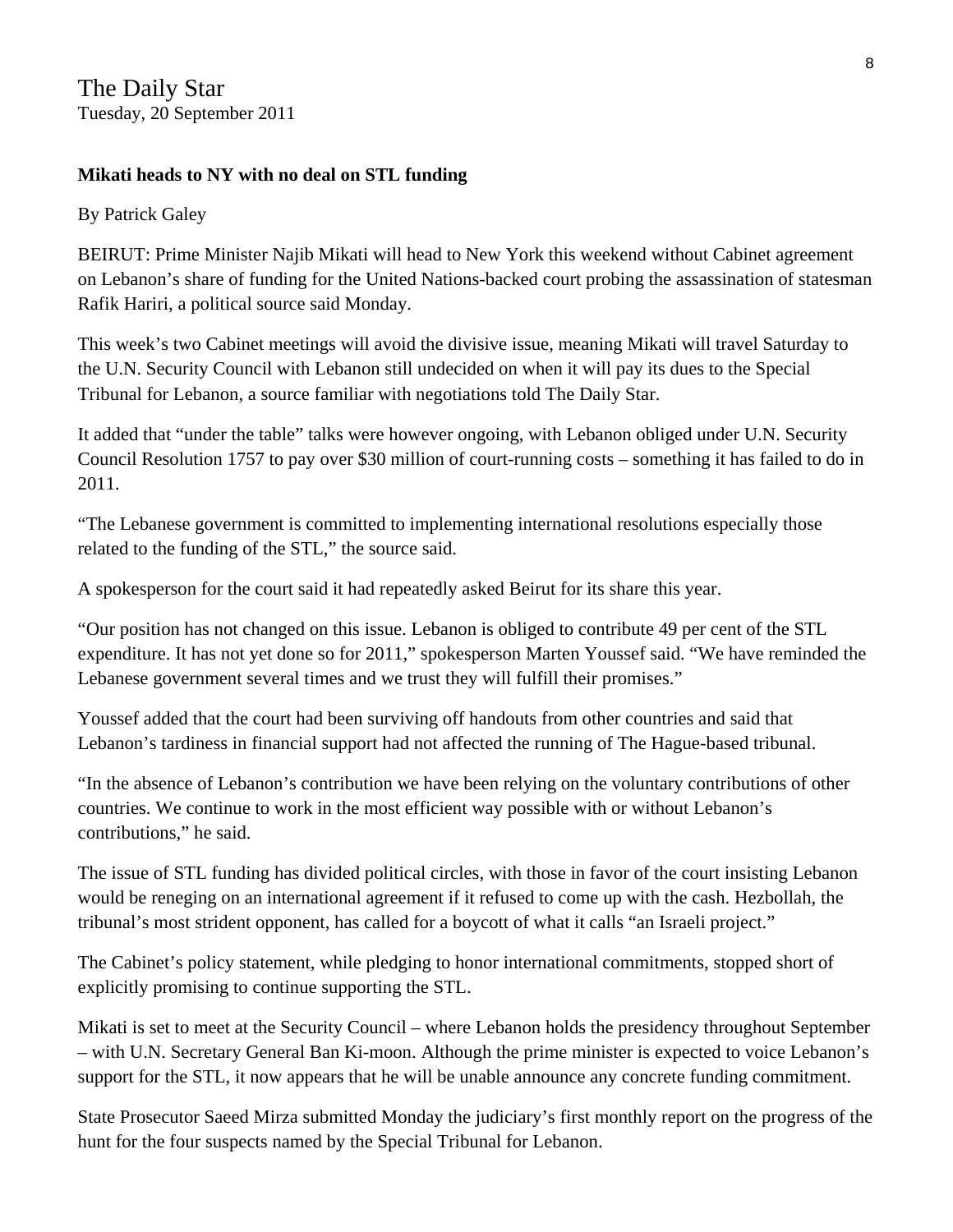Mustapha Amine Badreddine, Salim Jamil Ayyash, Hussein Hassan Oneissi and Hassan Assad Sabra were all accused back in June by STL Prosecutor Daniel Bellemare of being involved in the car bomb that killed Hariri and 22 others on Feb. 14, 2005.

Authorities in Beirut said they conducted extensive searches for the men, all of whom are members of Hezbollah, following the issuing of international arrest warrants, but were unable to apprehend the suspects.

STL President Antonio Cassese, after reading Mirza's initial report on the manhunt, said the efforts made by security forces to capture the accused were "not sufficient," and ordered Mirza to file monthly progress reports to The Hague.

Sayyed Hassan Nasrallah, in a televised speech shortly after the filing of the court's first indictment, vowed the four individuals would not be arrested "even in 300 years."

Mirza said that the content of the periodical report would remain confidential in line with Lebanon's cooperation agreement with the court, although Cassese has made the contents of documents sent from Beirut public in the past.

The state prosecutor also announced that the case files of slain former Communist Party Leader George Hawi, former Deputy Prime Minister Elias Murr and Former Telecommunications Minister Marwan Hamadeh had been sent to the tribunal, as requested by Cassese.

STL Pre-Trial Judge Daniel Fransen has ruled that the assassination of Hawi and the attempts on the lives of Murr and Hamadeh could be related to the attack that killed Hariri.

The U.N.-backed court will now investigate the case files.

Mirza added that the investigation into a controversial TIME interview, which purported to feature an interview with one of the four indicted men, was continuing.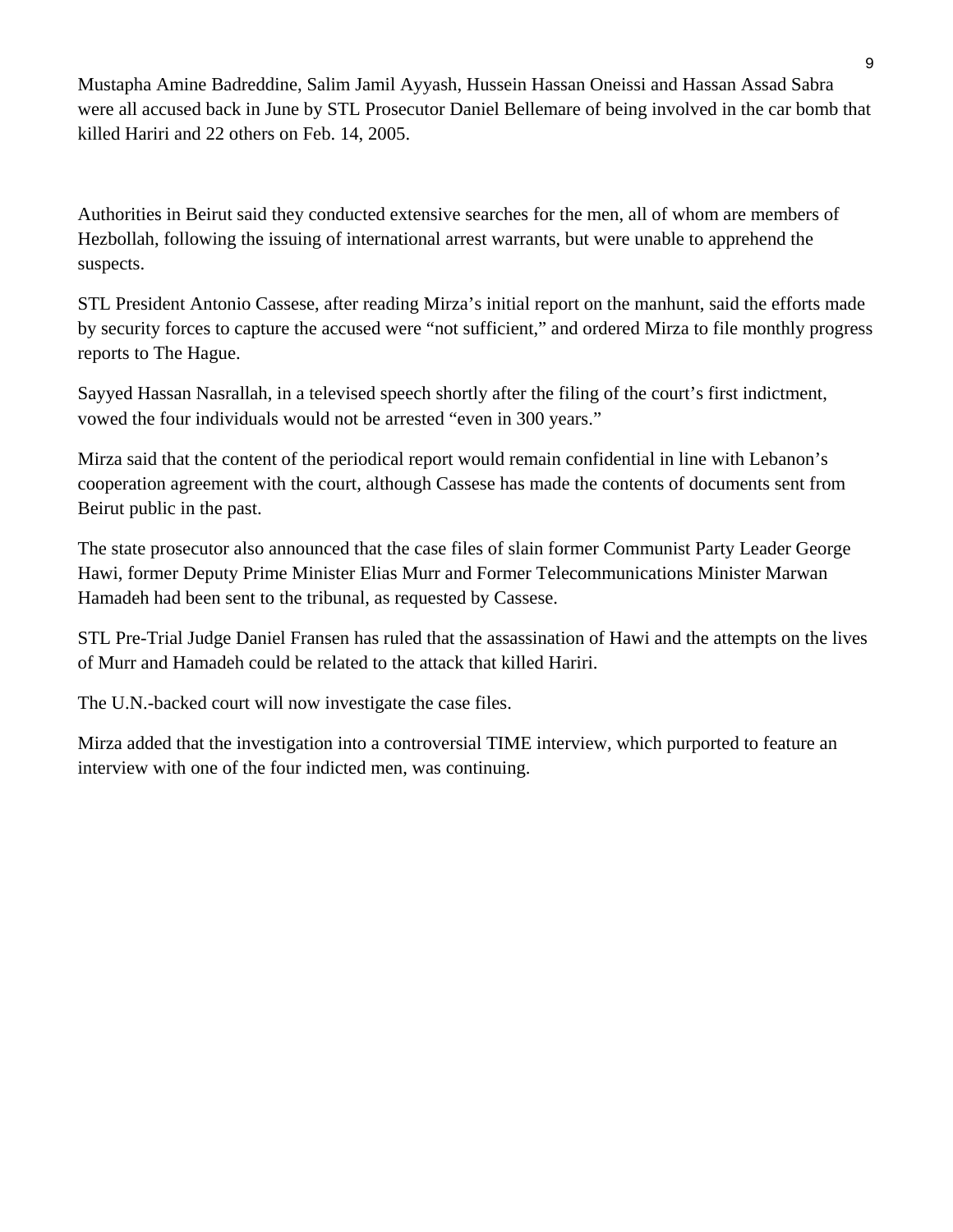The Daily Star Monday, 19 September 2011

### **STL says legal aid available for suspects if needed**

The defense office at the Special Tribunal for Lebanon (STL) will provide funding for suspects unable to cover the costs of their defense, the STL announced Friday.

"All accused persons before the STL have the right to legal representation. If an accused does not have sufficient financial means to pay for his own defense, the tribunal will pay for [their] legal representation," the STL said in a statement.

Those accused would have to apply for "legal aid," the STL said, adding that the amount of the aid would be determined by the registrar after assessment of the suspect's financial circumstances and ability to pay.

However, persons accused and then found guilty would be required to contribute to the cost of defense.

The STL, established in 2007 to try those involved in the assassination of former Prime Minister Rafik Hariri in 2005, has indicted four members of Hezbollah in the case. Hezbollah denies any role in the assassination and says its members are innocent. Hezbollah has vowed not to cooperate with the court, which it describes as part of a "U.S.-Israeli" project aimed targeting the resistance group.

The legal aid policy also stipulates that the defense team, made up of a lead counsel and a co-counsel, a junior lawyer, a case manager, an investigator and a language assistant, should have sufficient resources "so as not to place them at a procedural disadvantage vis-a-vis the prosecution with regards to the preparation and presentation of their case."

"The legal aid policy seeks to effectively implement this right by paying defense counsel the equivalent net salary of that accorded to a senior trial attorney for the prosecution, and by making available to the defense counsel adequate human and financial resources," the statement said, adding that defense for trials in absentia would have similar resources.

The policy covers expenses for experts and expenses related to defense investigations. The legal aid would be administered by the defense office and paid for from the overall budget of the STL.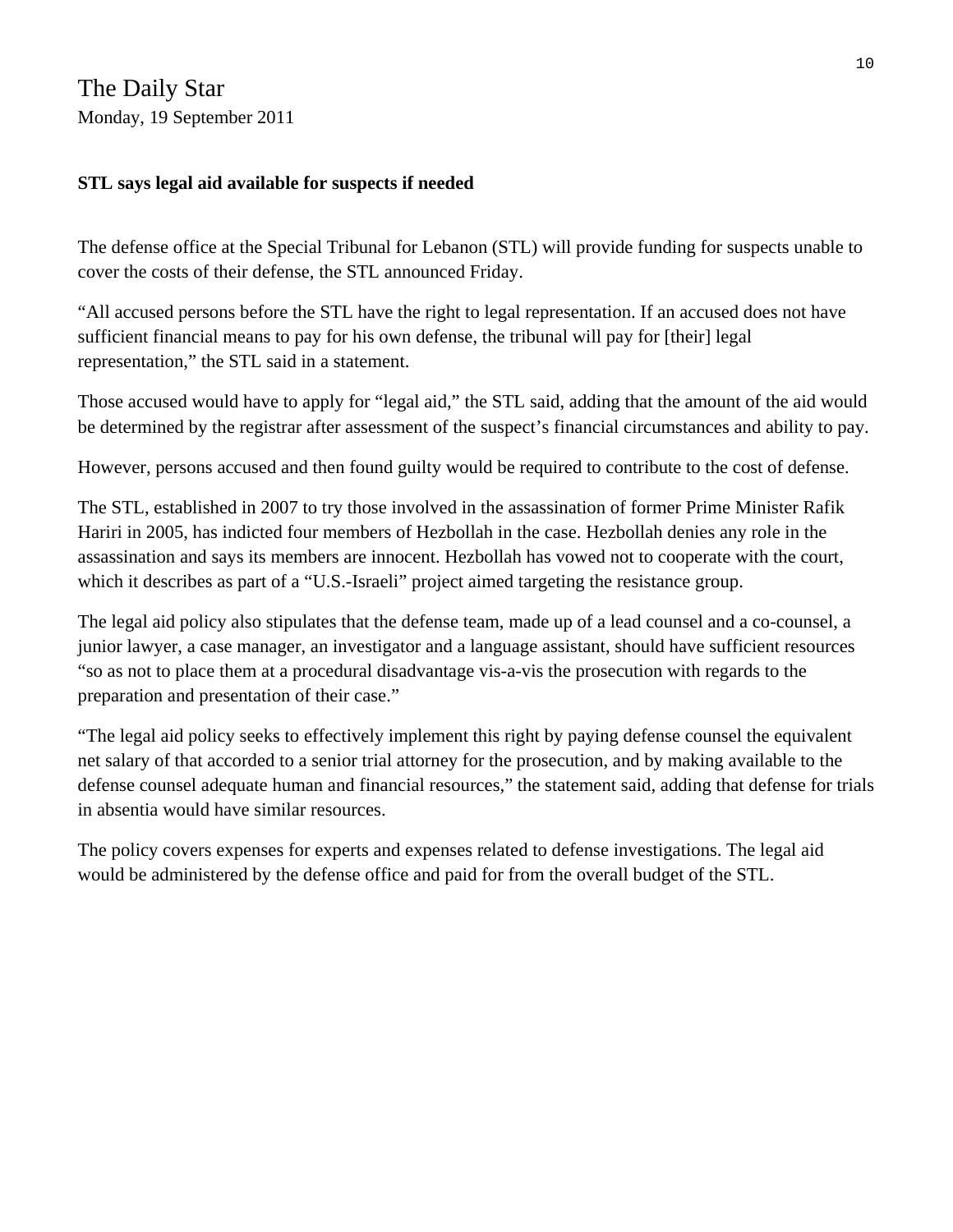### Kenya Broadcasting Corporation

Tuesday, 20 September 2011

#### **Face-off at ICC as Ocampo picks new team**

Written By:Mary Daraja,



Judge Ekaterina Trendafilova will kick off the hearings against the three at 3.30pm Kenyan time

The International Criminal Court Chief Prosecutor Luis Moreno Ocampo has picked a new team of eight experienced prosecutors for the second round of confirmation of charges hearings.

Some of the prosecutors have previously worked or are working on cases for the ICC in Africa.

Prosecutor Luis Moreno- Ocampo is scheduled to have a round table meeting Wednesday with Kenyan journalists at the ICC.

The team will be led by Ms Adesola Adeboyejo assisted by Adeboye Akingbolahan, Olivia Struyven, Desiree Lurf, Shamiso Mbivso, Ramu Bittaye, Arthur Siribu and Nawamaka Enjebe.

The prosecution will rely on witness statements and other material.

The team will battle it out with the defense counsel of Deputy Prime Minister Uhuru Kenyatta, Head of Civil Service Francis Muthaura and Postmaster General Hussein Ali.

The defense counsel for the three also comprises foreign and local lawyers with vast experience in international cases touching on crimes against humanity.

British counsel Steven Kay QC will lead Uhuru's team while Muthaura's team is led by Karim Khan. Evans Monari and Gershom Otachi are in Ali's defence team.

Morris Anyah will represent the victims of the 2007 violence without any knowledge of what is contained in documents filed by the prosecution and defense.

Uhuru Kenyatta who us at The Hague plans to give his defence.

However, Ocampo wants the appeals Chamber to disqualify Muthaura's counsel Essa Faal on grounds that he had access to information touching on the suspects during the time he worked in the prosecutor's office.

The Pre-Trial Chamber II cleared him. Judge Ekaterina Trendafilova will kick off the hearings against the three at 3.30pm Kenyan time.

The sessions will run up to October 5. Uhuru, Muthaura and Ali are facing charges of murder, forcible transfer of persons, rape, persecution and other inhuman acts.

The crimes were allegedly committed during the 2007-2008 post-election violence.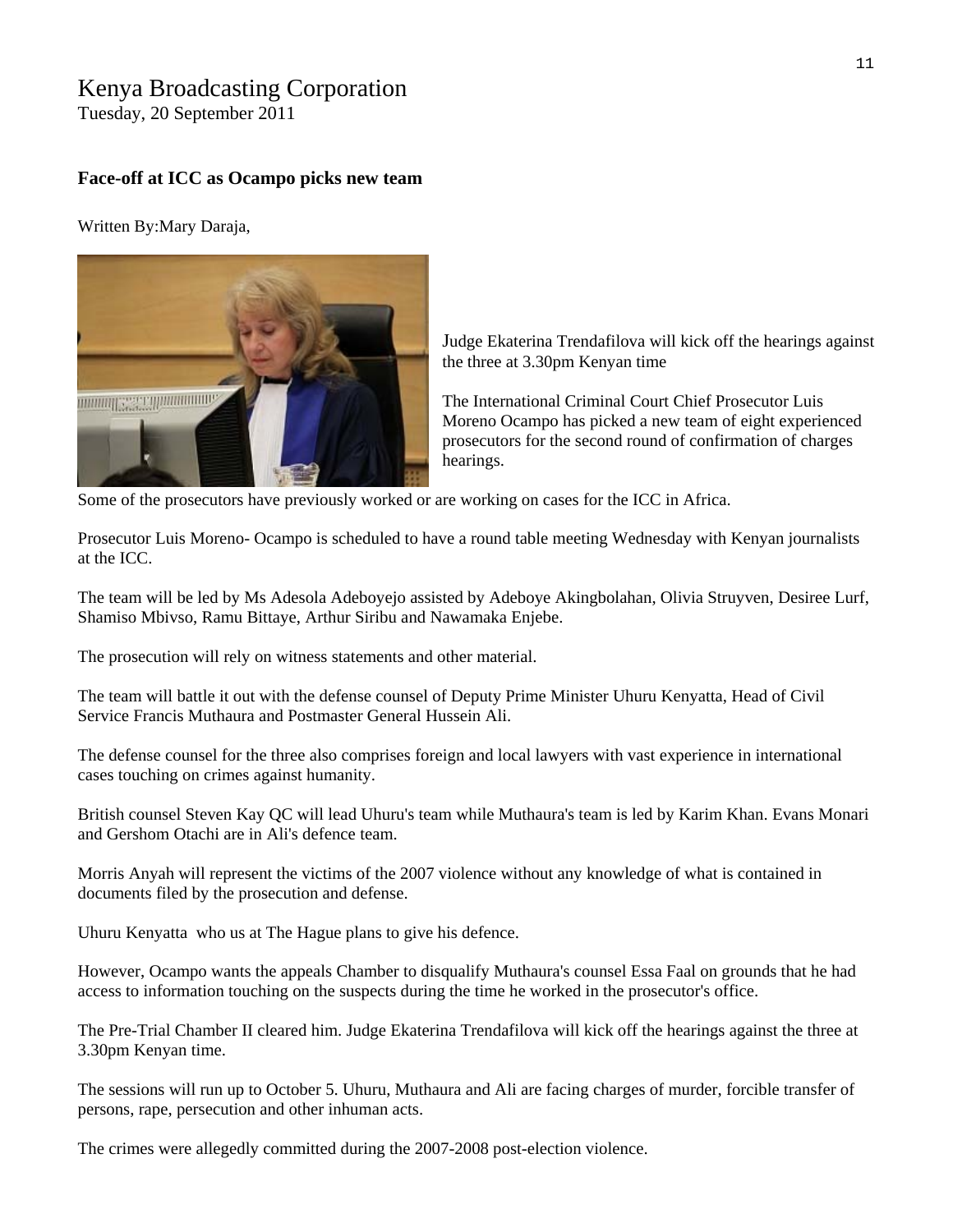### Pambazuka News Thursday, 15 September 2011

### **Rwanda: Mother and Son Genocidaires**

By Elizabeth Barad

Analysis

Pauline Nyiramasuhuko, the only woman indicted for rape and genocide at the International Criminal Tribunal for Rwanda, was sentenced to life imprisonment on 24 June 2011. Elizabeth Barad reflects on the 10-year trial of Rwanda's former minister for family and women's affairs and her son, who was also given a life sentence for rape, genocide and crimes against humanity.

She'll die in prison.

The only woman indicted for rape and genocide at the International Criminal Tribunal for Rwanda (ICTR), Pauline Nyiramasuhuko, was sentenced to life imprisonment on 24 June 2011. Her son, Arsene Shalom Ntahobali, called 'Shalom' (meaning peace), was also given a life sentence for rape, genocide and crimes against humanity. Shalom's wife, Beatrice Munyenyezi, having fled to the US and claiming asylum, is also now in jail; she was indicted for falsifying her refugee application, and charged with encouraging rapes and slaughters during the 1994 Rwandan genocide.

Through luck and guile, I was able to speak to Nyiramasuhuko alone which no other journalist or lawyer, other than her own, has been able to do. She was incarcerated at the Detention Center of the ICTR where she was allowed no interviews, only visits by her family. She was awaiting trial that first time I saw her in September 2003. She complained that she was lonely, being the only woman there. 'It's very difficult for me. I don't have my own doctor. I do get to see Shalom, but only once a week,' she said. It was reported that Nyrimasahuko's main concern was for Shalom. Although she had special female guards, she said, 'They don't speak French and I don't like them.'

The 57-year old, portly woman, who sat before me, her guard having left us alone, insisted, 'I'm not guilty of rape and crimes against humanity.' She, being a part of the Hutu political elite, claimed that the 1994 Rwandan genocide was committed by the former Rwandan rebels from Uganda, the Rwanda Patriotic Front that now controls the country. 'It was the Tutsis who massacred the Hutus,' she said. Nearly all the defendants and defense witnesses made this claim.

Dressed in a navy-blue, nondescript dress only brightened by a floral scarf around her throat, Nyiramasuhuko spoke with me cordially. I attributed her warm attitude to the fact that, as the only interviewer to see her, she hoped I'd tell the world of her innocence; she offered to give me documents to prove it. But when I returned the next day to get those documents, my entry to the Detention Center was barred by the UN Detention Facility Commanding Officer. He was distressed that I had previously gained access to the Center.

In the years since that meeting Nyiramasuhuko's appearance changed dramatically and accusations against her were increasingly proven. She gradually lost a great deal of weight and dressed in brighter, more flattering colours with her head wrapped in African fashion. One of her judges, Arlette Ramaroson, told me in her chambers, 'She's now wearing a gold cross around her neck; I never saw that before.' Numerous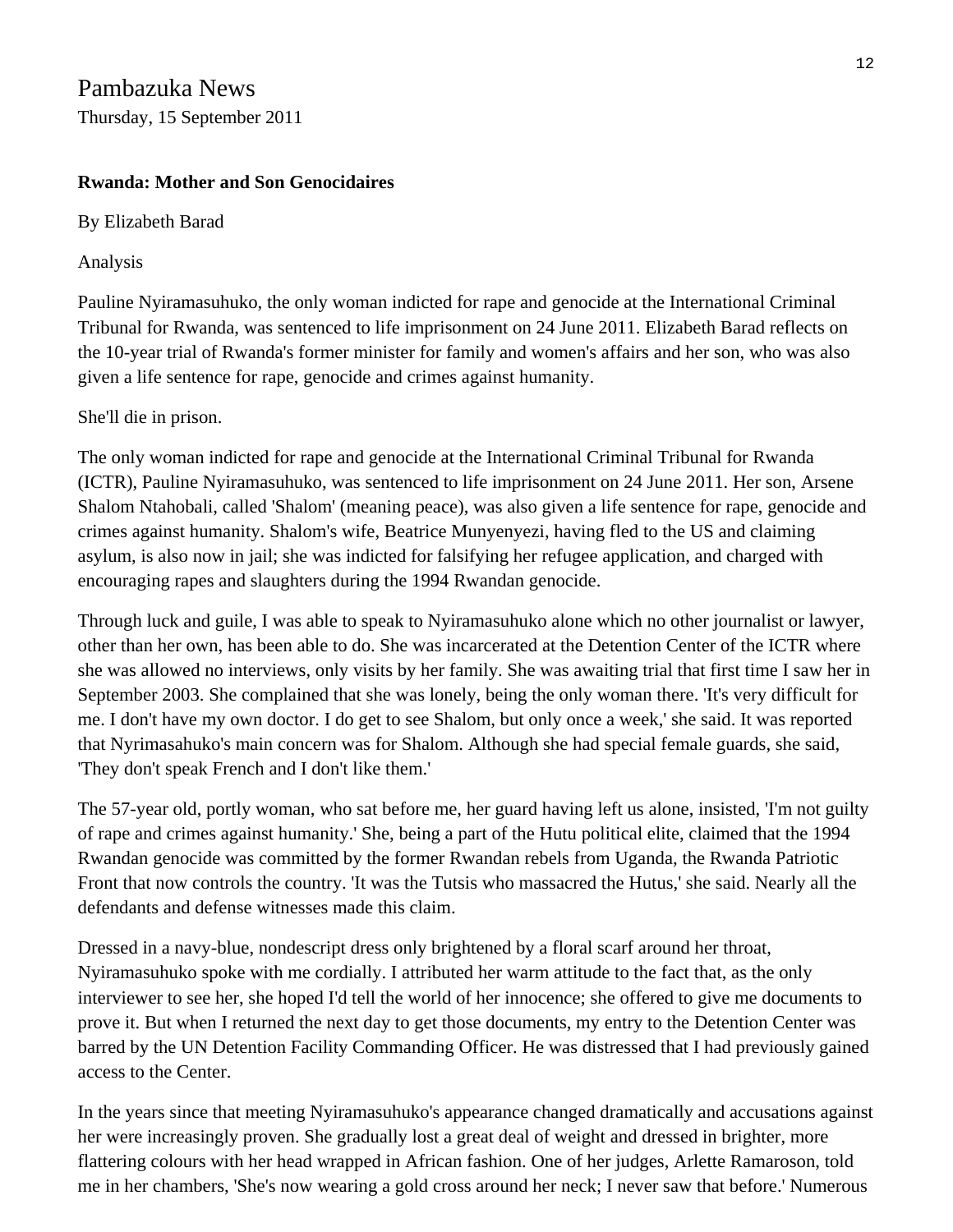witnesses testified about Nyrimasuhuko's involvement in the Rwandan genocide which lasted over a brief 100-day period, killing 800,000 Tutsis and moderate Hutus, mostly with machetes. Between 250,000 and 500,000 women were raped, a minimum of 2,500 a day, many with machetes, rifle butts and broken bottles.

As the former minister of Family and Women's Affairs, Nyiramasahuko, instead of protecting women, incited her son and others to rape and kill Tutsi women as she stood in a military uniform at roadblocks, sometimes carrying a machine gun. She even included in her diary, admitted as an exhibit, lists of victims killed during the genocide, with, in a different ink, checkmarks after each name. On the same pages there were also domestic jottings detailing what she spent on vegetables, sugar and rice.

'She makes me ashamed to be a woman,' said Angelina Muganza, a former Rwandan minister of Gender, when I told her that I interviewed Nyiramasuhuko. Under Muganza's leadership, a five-year program was initiated to improve women's rights, including their right inherit land, which they previously were unable to do. Having grown up in a Ugandan refugee camp, Muganza returned, as many others did, to serve her country. She always greeted me warmly when I saw her during my many trips to Rwanda to do ethics and gender-sensitivity trainings for the justice system.

The Presiding Judge on The Prosecutor v. Nyiramasuhuko et. al. case, William H. Sekule, said 'evidence clearly established Nyiramasuhuko's direct role in ordering Interhamwe (the Hutu militia) to rape Tutsi women.....and (she) is responsible as a superior for rapes committed by members of the Interhamwe.' The previous landmark Akayesu case at the ICTR established that rape is a crime against humanity and superiors will be prosecuted under the theory of 'command responsibility' for the acts of their inferiors. But the presiding judge also said that the mother and son defendants could not be charged for genocide for the rapes because the 'Indictment was defective in failing to plead rape as genocide.'

The Trial Chamber also found that Nyiramasahuko along with her son, accompanied by Interhamwe and soldiers went to government offices where Tutsis had sought shelter and assaulted, raped, abducted and later killed them. 'Both Nyiramasahuko and Ntahobali ordered killings. They also ordered rapes. Ntahobali further committed rapes, and Nyrimasuhuko aided and abetted rapes,' said the Presiding Judge.

The US State Department lauded the ICTR's verdict and said that, 'This ruling is an important step in providing justice...for the Rwandan people and the international community...this conviction is a...milestone because it demonstrates that rape is a crime of violence and it can be used as a tool of war by both men and women.' Hopefully, these words are sincere and not just guilt for having persuaded the international community not to interfere when the UN was warned that there was going to be a genocide.

Mother and son were tried in the largest and longest case at the ICTR. It included four other Hutu leaders accused of genocide. All were from Butare, a city in Southern Rwanda, near where Nyrimasuhuko was born in humble circumstances. She later became a lawyer and married the rector of the National University in Butare, formerly the president of the National Assembly. Nyiramasuhuko had four children and became part of the presidential inner circle, making her a principal political personality.

Arrested in Kenya in 1997, Nyiramasuhuko was later transferred to the ICTR along with Shalom. In 2001, their trial began. The case lasted ten years. It took so long, not only because there were 189 witnesses but also because every witness had to be cross-examined by each of the six defendants' counsels. Nyiramasuhuko's lead lawyer, Nicole Bergevin, initially pleasant, later refused to speak me, possibly because she learned I had talked to her client.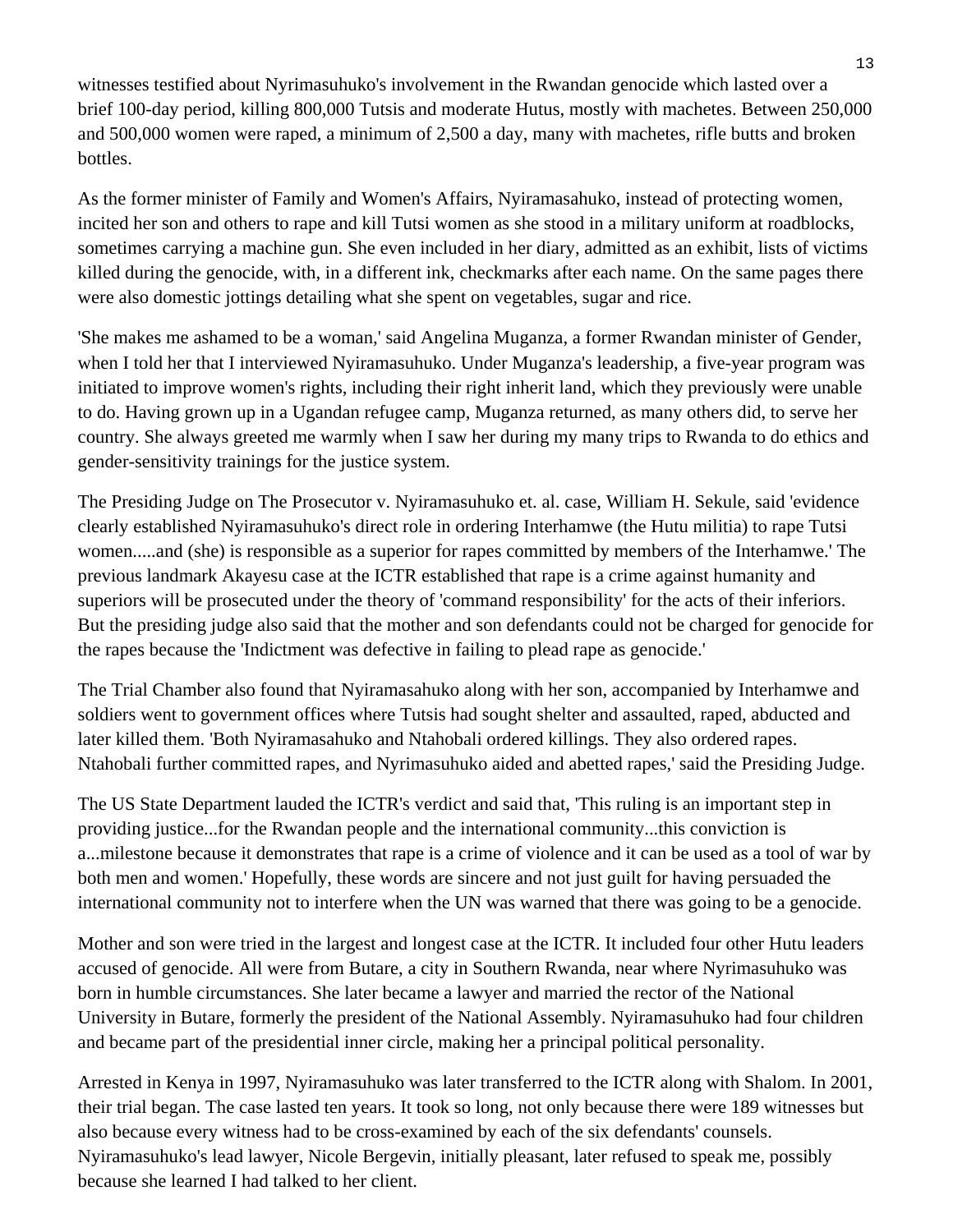I traveled to Butare, a two-hour drive from the capital, Kigali, to see where the atrocities had taken place and where Nyiramasuhuko and Shalom had lived. The family owned and lived in the Hotel Uhiliro, where Shalom set up a roadblock and raped and killed Tutsis. Their house, which had overlooked the National University, was razed to the ground shortly after the Rwandan Patriotic Front, comprised of Tutsis from the Ugandan diaspora, had stopped the genocide. Butare, long considered the intellectual capital of the country, is the site of the National University of Rwanda, and the National Institute of Scientific Research. The National Museum is close by as is a major genocide site that was a former technical school. It houses 50,000 skeletons and skulls, many of young children, who sought refuge in the former school. The site incongruously sits on a lush green hill that overlooks a flowering valley below. The hill, if not its people, has retained its quiet calm for centuries.

The only woman charged with rape and genocide at an international tribunal, Nyiramasuhuko was also convicted of conspiracy to commit genocide, of ordering the killing of Tutsis, extermination and persecution as crimes against humanity, rape as a crime against humanity as a superior of the Interhamwe, whose members raped Tutsis and outrages upon the personal dignity as a war crime. Shalom was convicted of genocide, extermination in killing Tutsis and a young girl at the Hotel Ihuliro roadblock and ordering the massacre of Tutsis taking refuge at government offices and schools, rape and persecution as crimes against humanity and violence to life and outrages upon personal dignity as war crimes. Also given a life sentence was the former mayor of a Butare commune. A former police commander was given a 30 year sentence, a former prefect of Butare got 25 years and former mayor of another Butare commune was sentenced to 35 years.

As a former prosecutor on the case, Gregory Townsend, said to me, 'It was a long road with many participants but we got the just result.'

Elizabeth Barad practices international human rights law, gender and intellectual property law. As Chair of the New York City Bar's Rwanda Legal Task Force, Elizabeth organised two ethics seminar and a gender-sensitivity workshop for the Rwandan justice system.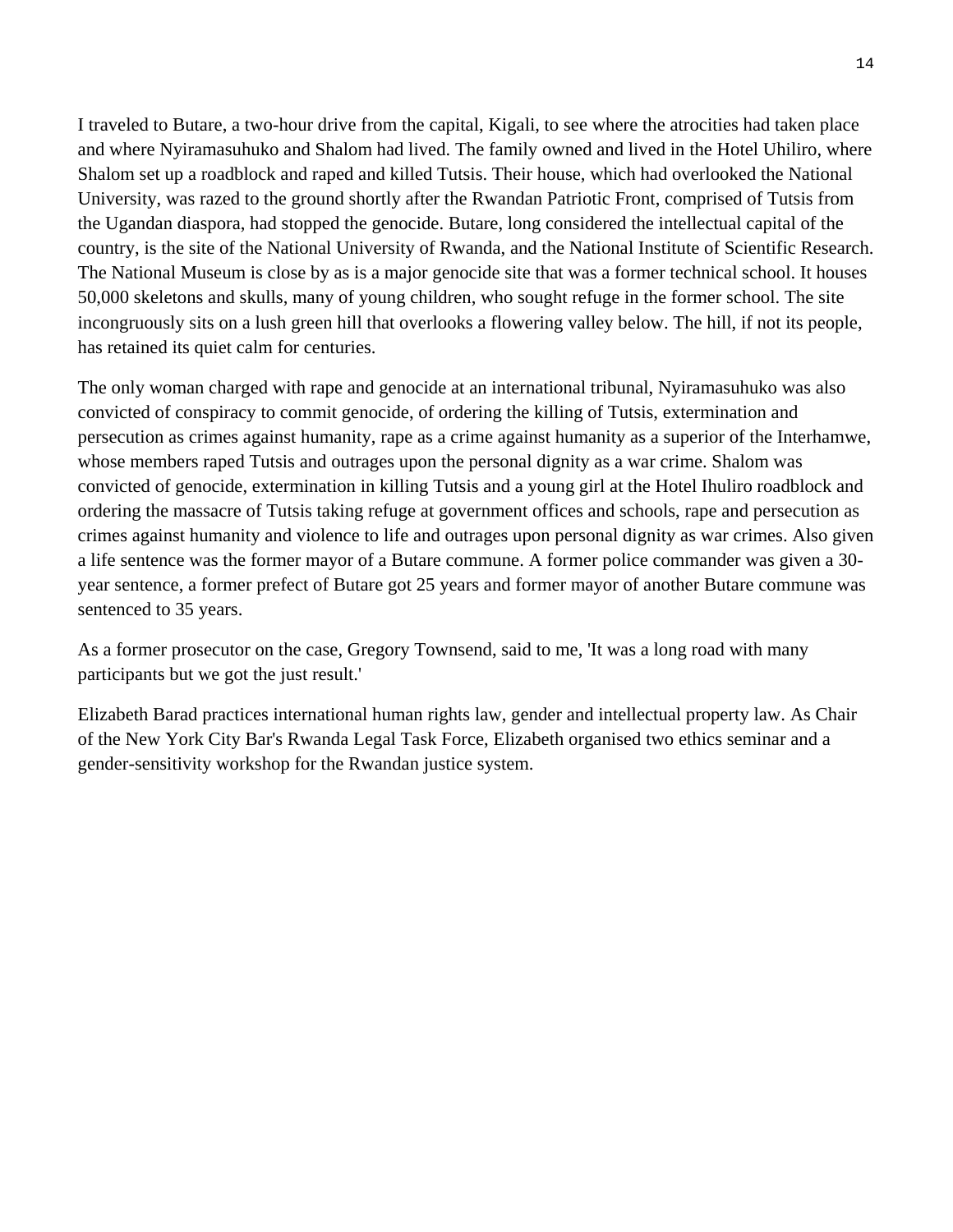## Hirondelle News Agency

Monday, 19 September 2011

#### **Gacaca judge denies Ngirabatware participation in genocide**

A gacaca judge testifying for the defence of former Rwandan Planning minister Augustin Ngirabatware Monday denied before the International Criminal Tribunal for Rwanda (ICTR) that the defendant was involved in the Rwandan 1994 genocide in his native commune of Nyamyumba (North Rwanda).

''I did not hear anyone, be it a suspect, witness or victim who mentioned Augustin Ngirabatware's, involving him with crimes of genocide. If he was mentioned we would have prepared a file for him and submit it to relevant authorities for trial,'' protected witness DWAN49 told the Chamber presided by Judge William Sekule.

Earlier the witness said that he alongside other residents in his area got involved in the information gathering for semi-traditional Gacaca courts and later on served as presiding judge in several gacaca trials in the area in question.

Led in his examination in chief by the accused Co-counsel, Mylene Dimitri, DWAN49 also denied that he saw minister Ngirabatware between January and July 1994 in Nyamyumba commune.

''I never saw Augustin Ngirabatware in Nyamyumba commune between January and July, 1994 and nobody told me he was seen in the commune,'' he told the Chamber.

The former minister is accused of genocide or in the alternative conspiracy to commit genocide, direct and public incitement to commit genocide and extermination and rape as crimes against humanity allegedly committed in his commune and Gisenyi prefecture during the 1994 massacres in Rwanda.

The prosecution led by Rashid Rashid took over the floor to cross examine the witness. The trial continues Tuesday.

Ngirabatware has already called 16 witnesses for his defence including himself. A total of 19 remaining defence witnesses are scheduled for presentation of their evidence until October 31, 2011.

The prosecution closed its case on August 31, 2010, after presenting 20 witnesses.

Meanwhile the Trial Chamber denied defence motion requesting the ICTR President to report the republic of Togo to the Security Council for failure to facilitate a meeting between the defence and Togolese potential witness. ''The Chamber does not believe at this stage that the circumstances warrant a request to the President to report Togo to the Security Council,'' reads part of the decision issued on September 14, 2011.

However according to the decision, the Chamber requested the Togolese authorities to facilitate and ensure that the defence is able to meet with the Togolese national as soon as possible.

NI/FK/GF

© Hirondelle News Agency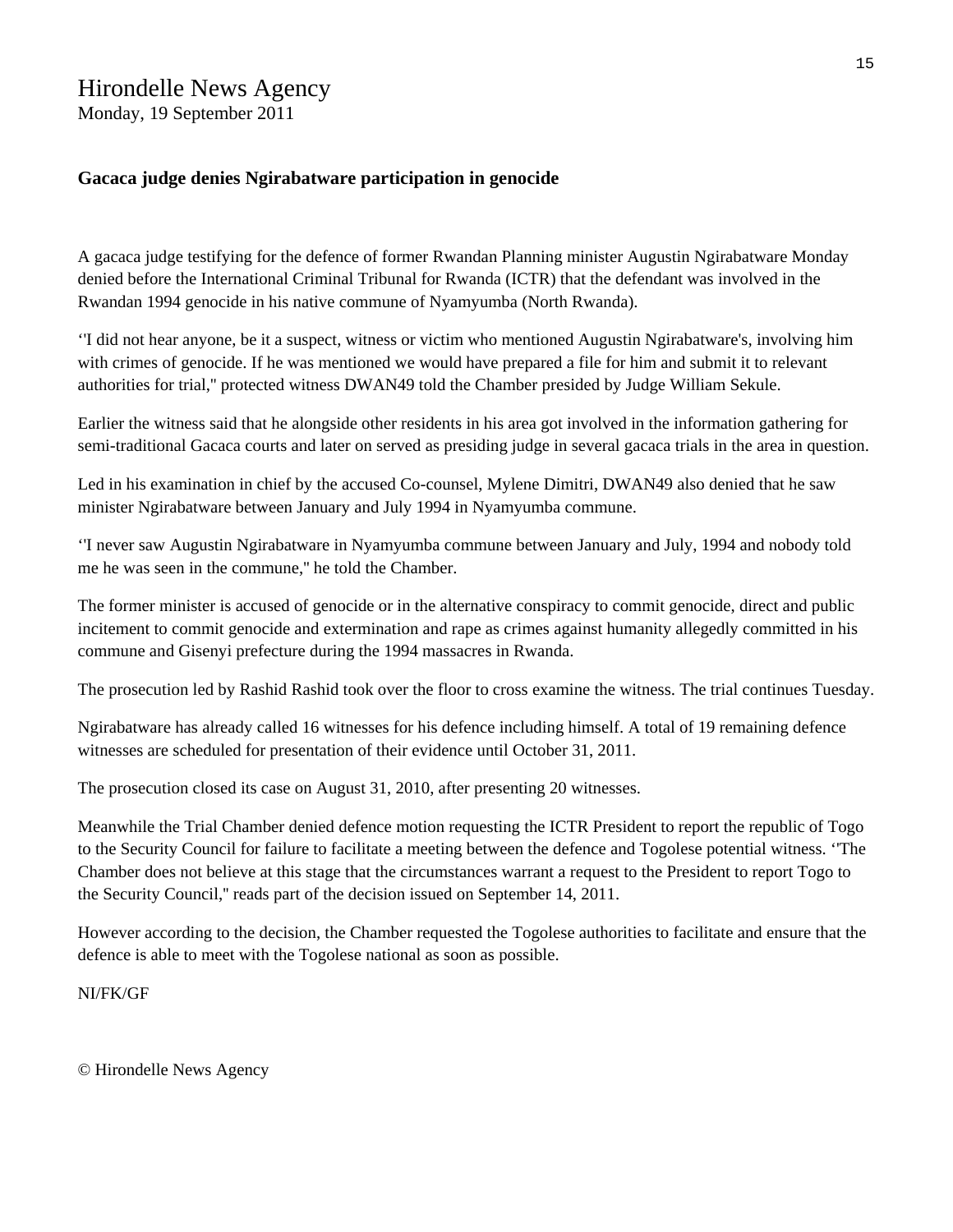### Hirondelle News Agency

Monday, 19 September 2011

### **Closing arguments in youth minister trial scheduled for October**

The International Criminal Tribunal for Rwanda (ICTR) will conduct closing arguments in the case of former Youth Minister Callixte Nzabonimana on October 20 and 21, 2011, according to a scheduling order.

Nzabonimana is charged with genocide, conspiracy to commit genocide, direct and public incitement to commit genocide, extermination and murder, as crimes against humanity. The Prosecution presents him as the main instigator of the killings in his home prefecture of Gitarama, Central Rwanda.

According to the prosecution, Nzabonimana was a member of the then Rwandan ruling party, MRND, at both national and prefecture level and at various times between 1989 and 1994, held the positions of Planning Minister and later Minister of Youth.

As Chairman of MRND in Gitarama prefecture and a serving minister in 1994, the prosecution alleges, the defendant was a person of great prominence and consequently, was able to wild considerable influence within his local community and civilians and law enforcement agents likely followed his orders.

During genocide in April and May, 1994, Nzabonimana is alleged to have encouraged the killings of Tutsis at various locations in his home commune of Nyabikenke. Born in 1953, the defendant was arrested in connection with the charges on February 18, 2008 in Tanzania.

His trial opened on November 9, 2009 and was concluded on September 12, 2011. The prosecution called 20 witnesses, while the defence fielded 38.

**FK/ER/GF**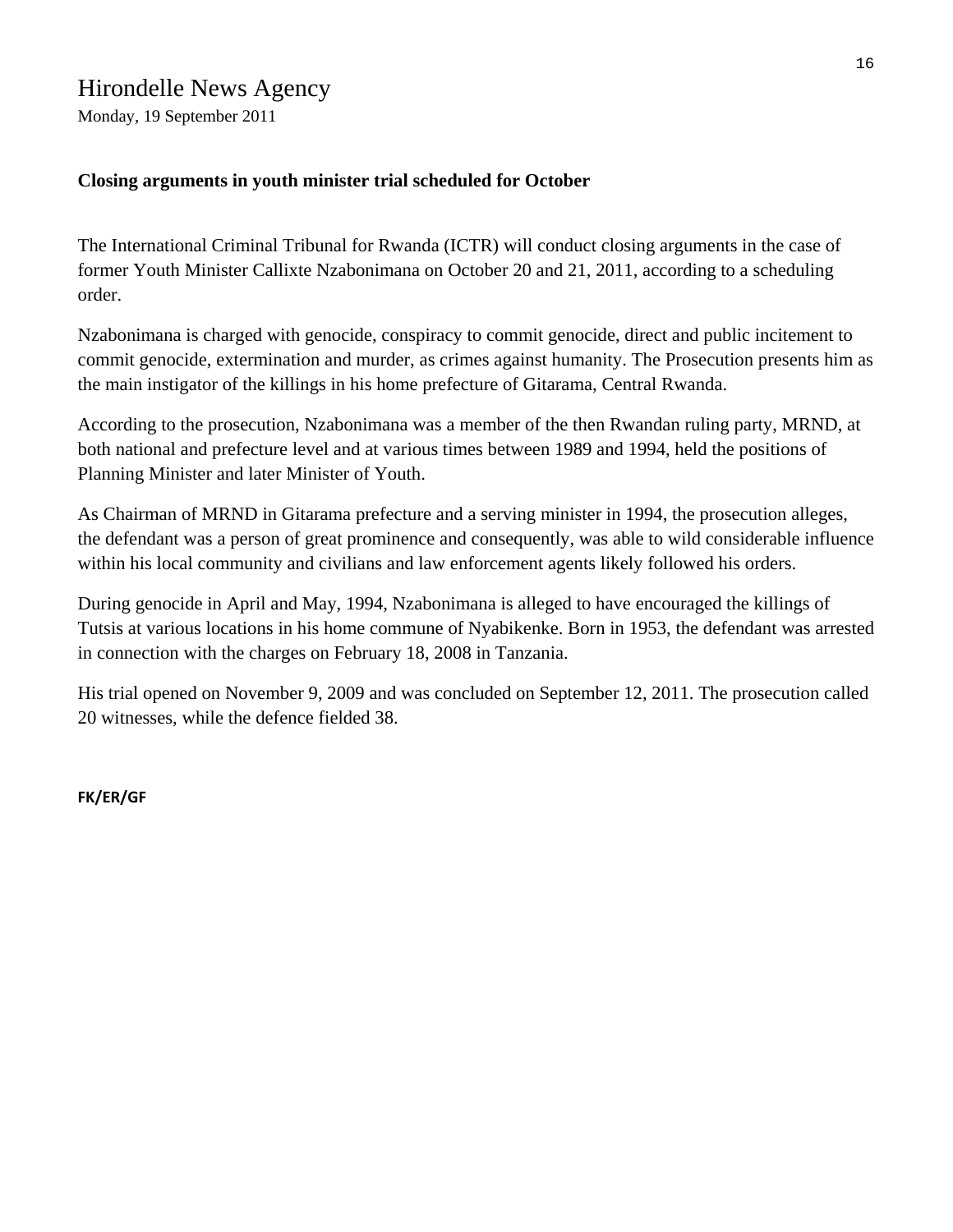### The New Times (Kigali) Tuesday, 20 September 2011

#### **Rwanda: Jallow Reappointed ICTR Prosecutor**

The UN Security Council on Wednesday reappointed Hassan Bubacar Jallow as the Prosecutor of the Tanzania-based International Criminal Tribunal for Rwanda (ICTR) for a term of three years and three months.

The move also saw the Security Council reappoint Serge Brammertz as the prosecutor at the UN Criminal Tribunal for Yugoslavia (ICTY) who will serve until 2014.

The UN News Centre noted that acting on Resolution 2006 (2011), which was adopted unanimously, the Council reappointed Jallow, a Gambian, for a new term with effect from September 15, running until December 31, 2014.

The new terms are subject to an earlier termination by the Council "upon the completion of the work" of the tribunals, according to the texts, both of which were adopted unanimously.

Both tribunals are required to take measures to expeditiously complete their remaining work no later than the end of December 2014.

By June 30, the ICTR, based in the Tanzanian city of Arusha, made a ruling in six trial judgements, while six other others involving 10 accused remain to be delivered.

Jallow was first appointed to the Tanzanian-based tribunal post on September 4, 2003, taking over from Swiss national, Carla Del Ponte.